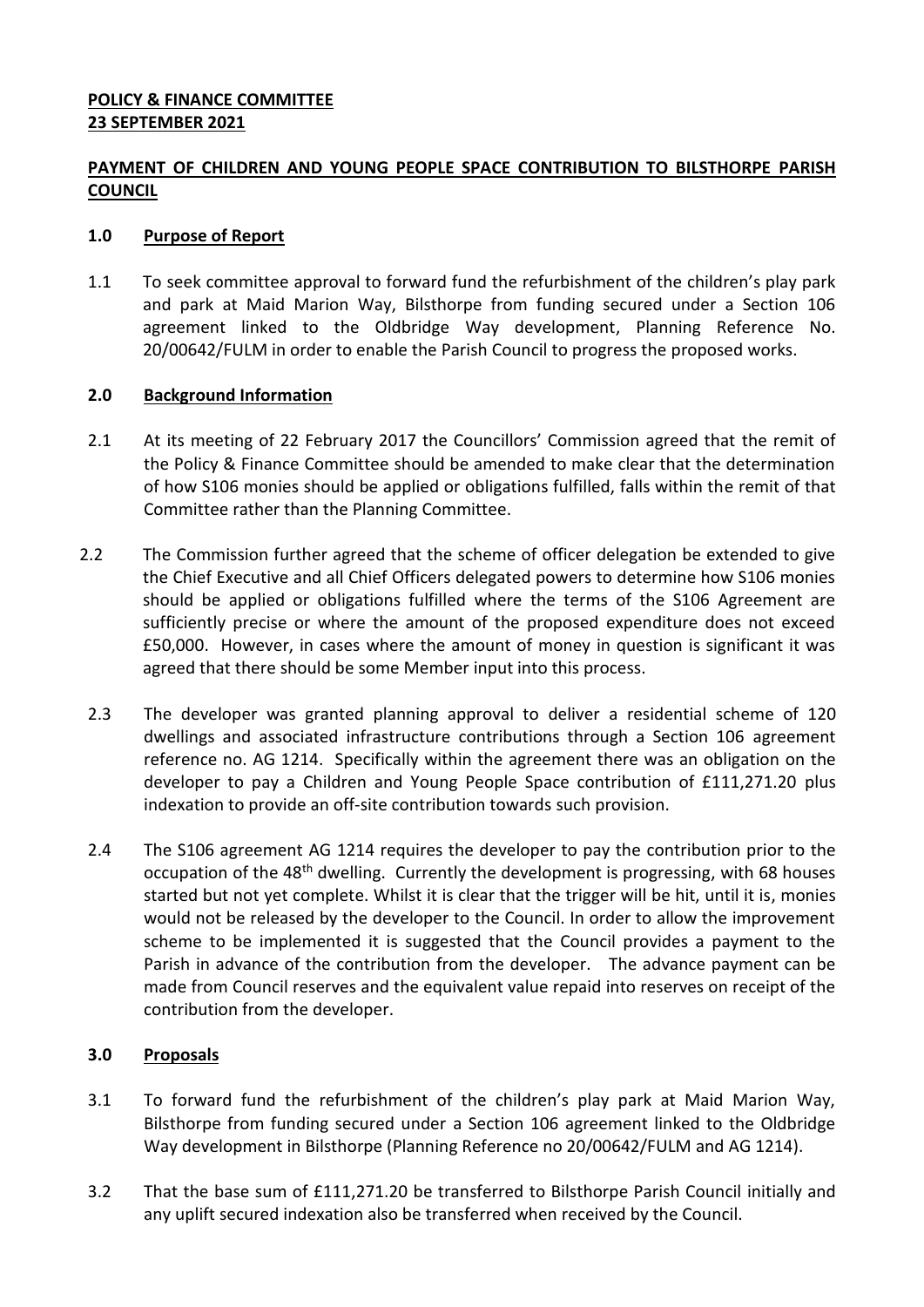3.3 That appropriate provision be made in the Council's capital programme for this scheme.

# **4.0 Equalities Implications**

4.1 There are no equality implications in respect of the various protected characteristic groups in connection with this proposal. The forward funding of the Children and Young People Space contribution will enable further accessible community infrastructure improvements to be delivered for the benefit of all residents of Bilsthorpe.

## **5.0 Digital Implications**

5.1 There are no adverse digital implications associated with this report.

## **6.0 Financial Implications (FIN21-22/9454)**

- 6.1 The intention is to fund retrospectively using Section 106 monies due to be received in relation to Section 106 agreement reference no. AG 1214. Specifically within the agreement there was an obligation on the developer to pay a Children and Young People Space contribution of £111,271.20. Therefore in the first instance the contribution would need to be financed using borrowing. No annual MRP charge will be chargeable against this as the intention is to fund through the section 106 once received.
- 6.2 Should the section 106 contribution not be received and hence is not available to finance the spend, the Council would need to use its own finance to fund this and hence a decision would need to be made at that point in time in terms of the most appropriate funding mechanism.

## **7.0 Community Plan – Alignment to Objectives**

7.1 The proposal will primarily contribute to the Council's Community Plan objectives of 'create vibrant and self-sufficient local communities where residents look out for each other and actively contribute to their area' and 'Improve the health and wellbeing of local residents' through taking a local lead on developing the best use of community facilities with support from the District Council as and where appropriate.

## **8.0 RECOMMENDATIONS that:**

- **(a) the base sum of £111,271.20 plus indexation be transferred to Bilsthorpe Parish Council under a side legal agreement and any uplift secured through indexation also be transferred when received by the Council; and**
- **(b) a capital budget be created for £111,271.20, funded by borrowing until such time that the section 106 contribution is received.**

#### **Reason for Recommendations**

**To enable Bilsthorpe Parish Council to progress with the refurbishment of the children's play area and park at Maid Marion Way, Bilsthorpe with its appointed project team and contractor.**